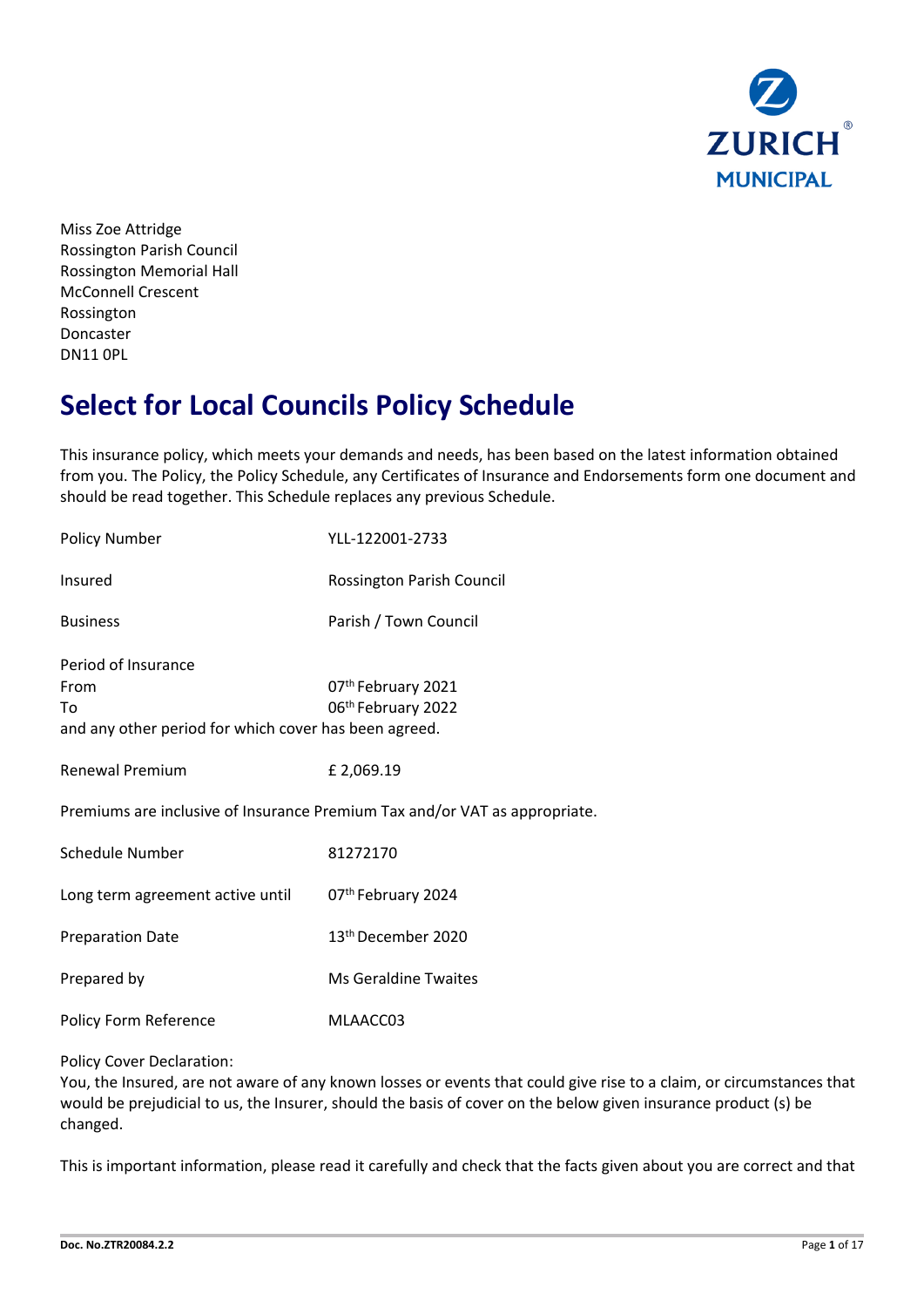

we have included all the covers that you require. We are unable to give you advice so it is your responsibility to check the cover is correct for your organisation.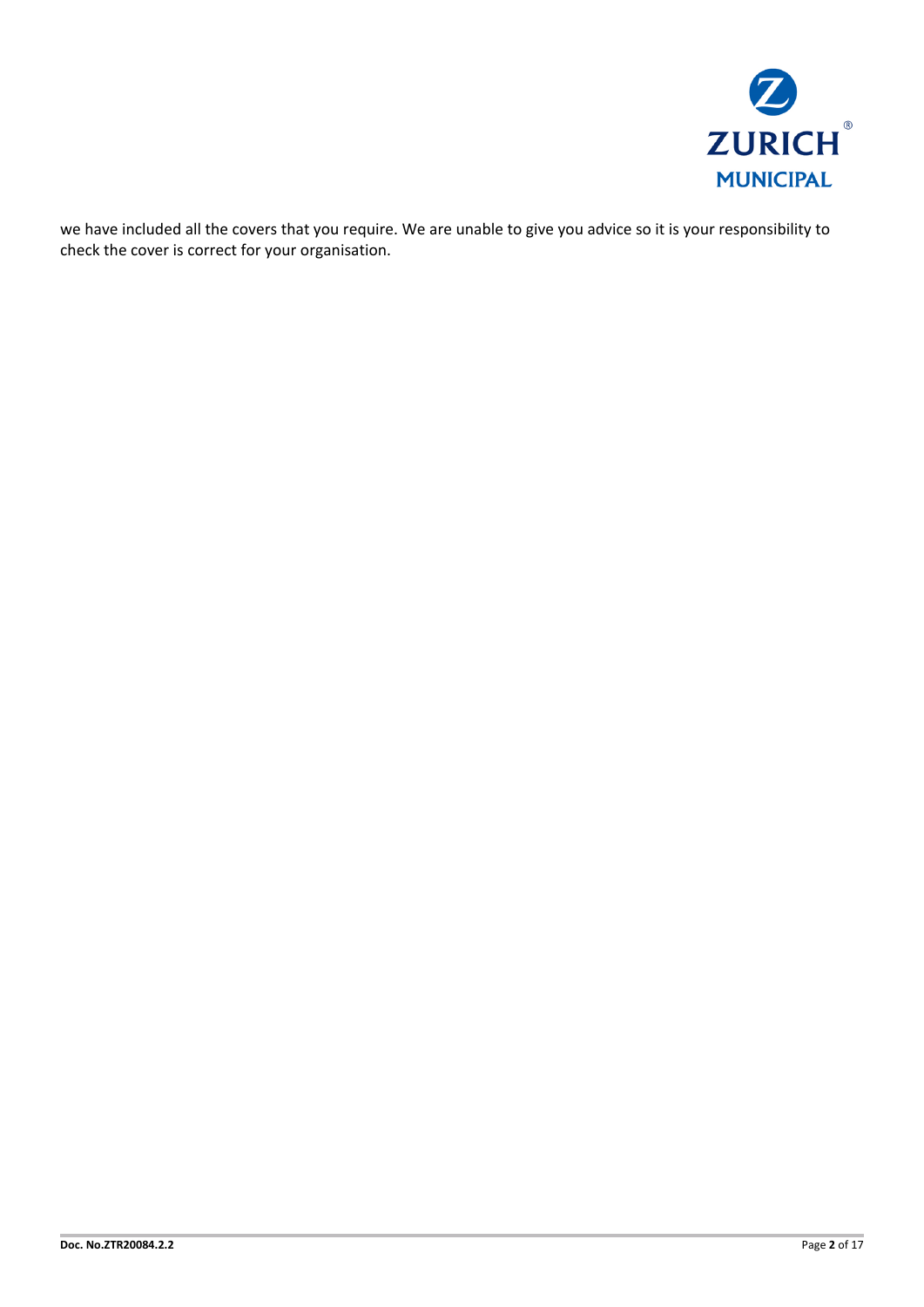

# Important information

## **Taking reasonable care**

We require that you take reasonable care in managing your activities. Where appropriate this requires you to do the following:

- Keep written risk assessments for your key activities
- Keep written records of your staff and volunteer training. For example, manual handling training, or for use of tools and machinery
- Abide by any rules, guidelines or advice that is given to you by any relevant authority, such as a Local Authority, or the Health and Safety Executive

We want you to be confident about your insurance and understand what is required of you. Please contact us if you have any questions relating to the above.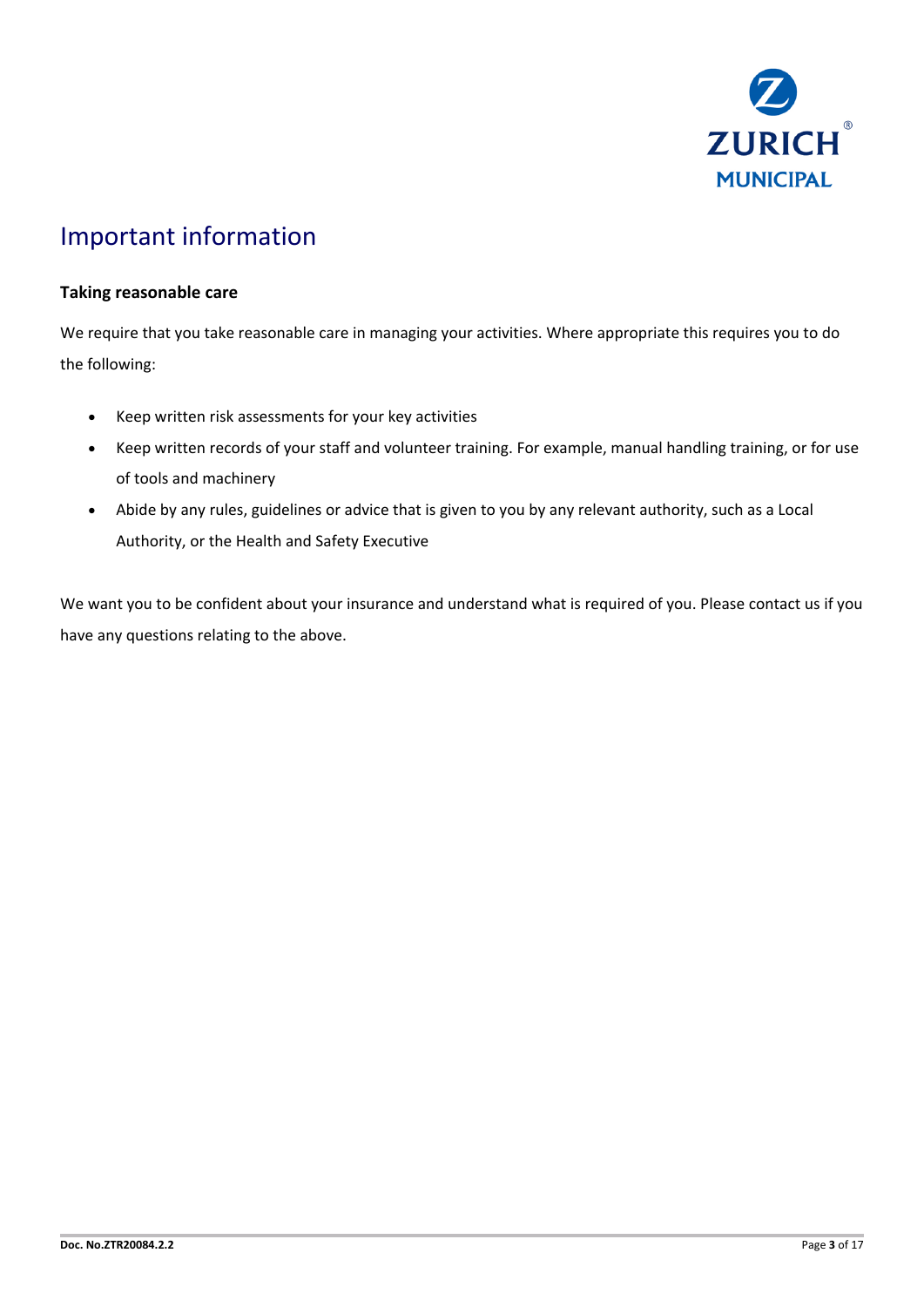

# Lines of Cover applying

#### **Part A – Material Damage**

## **Table Headings**

| Contents (a) | Furniture, fixtures, fittings and tenants improvements                                                                         |
|--------------|--------------------------------------------------------------------------------------------------------------------------------|
| Contents (b) | Other contents and consumable stock not specified below including printed books and<br>unused stationery                       |
| Contents (c) | Computer equipment, other office equipment and sports equipment                                                                |
| Contents (d) | Televisions, audio-visual and photographic equipment (excluding videos), beer, wine,<br>spirits, tools and gardening equipment |
| Contents (e) | Tobacco                                                                                                                        |
| Contents (f) | Camcorders, videos and gaming machines                                                                                         |
| Contents (g) | Civic Regalia                                                                                                                  |
|              |                                                                                                                                |

**Sums Insured**

| <b>Premises Address</b> | <b>Buildings</b> | Loss of | <b>Contents</b>    | Contents | <b>Contents</b> | <b>Contents</b> | <b>Contents</b> | <b>Contents</b> | <b>Contents</b> |
|-------------------------|------------------|---------|--------------------|----------|-----------------|-----------------|-----------------|-----------------|-----------------|
|                         | Sum Insured      | Rent    | (a)                | (b)      | (c)             | (d)             | (e)             |                 | (g)             |
| 1. Rossington           | £812,800.62      | N/A     | £19,767.31 £658.91 |          | £0.00           | £0.00           | £0.00           | £0.00           | £0.00           |
| Memorial                |                  |         |                    |          |                 |                 |                 |                 |                 |
| Hall, Memorial Hall,    |                  |         |                    |          |                 |                 |                 |                 |                 |
| Mcconnel Crescent,      |                  |         |                    |          |                 |                 |                 |                 |                 |
| New Rossington,         |                  |         |                    |          |                 |                 |                 |                 |                 |
| Doncaster, South        |                  |         |                    |          |                 |                 |                 |                 |                 |
| Yorkshire, DN11 OPL     |                  |         |                    |          |                 |                 |                 |                 |                 |

## **For Premises:** 1 **Insured Perils applicable to Material Damage : 1-13, 15 & 16**

#### **Excesses Applicable to Premises 1**

The following Excesses apply to each and every loss arising in respect of each and every separate premises: Accidental Damage £100  $\blacksquare$ Riot civil commotion and Malicious Persons £250 Storm or Flood **E250** Escape of Water **Example 250** Falling Trees or Branches **EXECUTE:**  $\epsilon$  250

**Operative Endorsements:** 1, 2, 3, 5, 6, 7, 8 & 9 (please refer to the Endorsement section of the policy wording)

#### **10. Communicable Diseases exclusion**

The following exclusion is added to General Exclusions but is not applicable to parts E, F, G, H, I, J, K, L, M, N, O, P, Q and R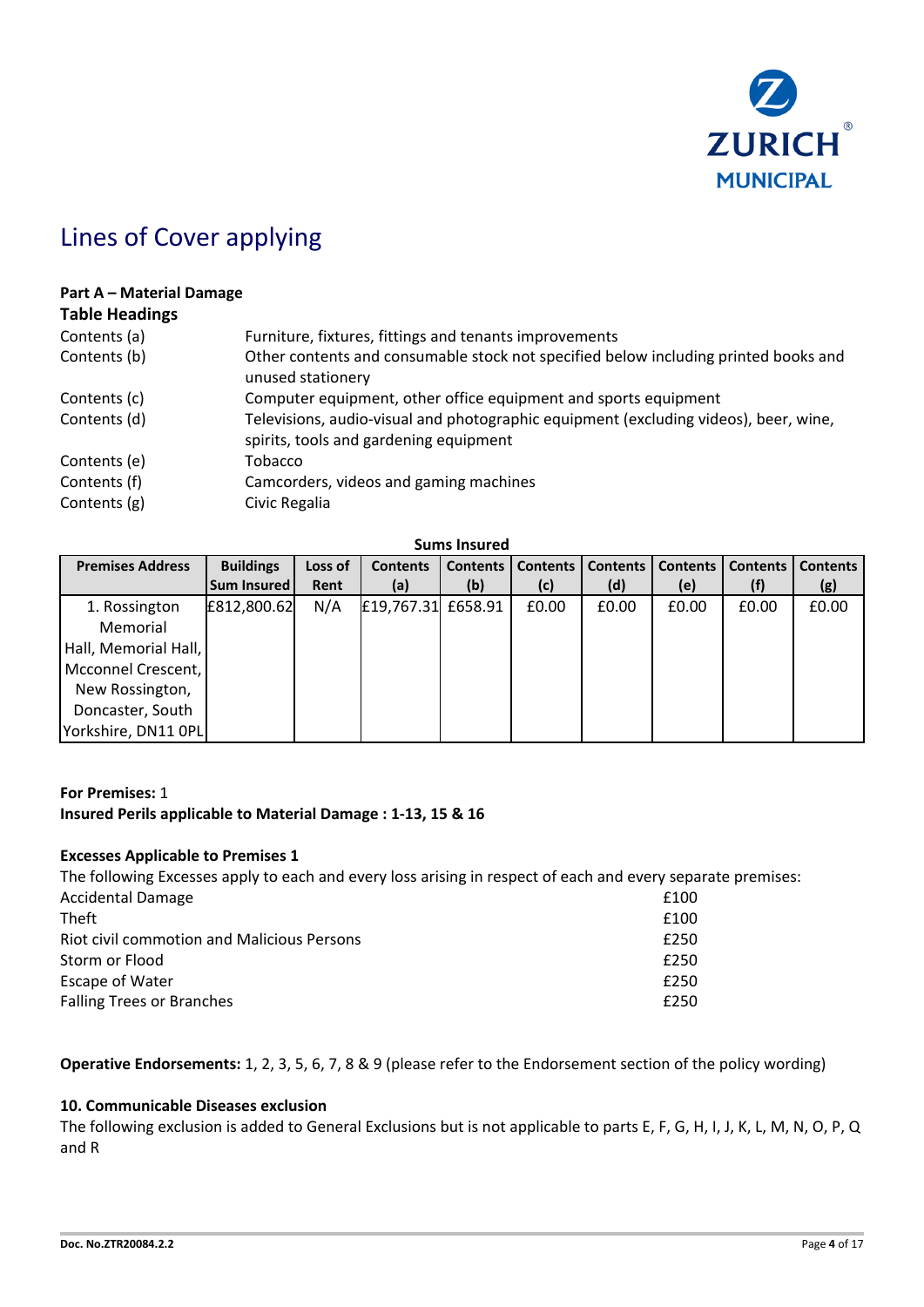

## **5. Communicable Diseases**

This Policy does not cover any loss, damage, liability, claim, cost or expense of whatsoever nature, directly or indirectly caused by, contributed to by, resulting from, arising out of, or in connection with the following: a) a **communicable disease**; or

## b) the fear or threat (whether actual or perceived) of a **communicable disease**

regardless of any other cause or event contributing concurrently or in any other sequence thereto.

For the purposes of this exclusion, '**communicable disease**' means any disease which can be transmitted by means of any substance or agent from any organism to another organism where:

- i) the substance or agent includes, but is not limited to, a virus, bacterium, parasite or other organism or any variation thereof, whether deemed living or not; and
- ii) the method of transmission, whether direct or indirect, includes but is not limited to, airborne transmission, bodily fluid transmission, transmission from or to any surface or object, solid, liquid or gas or between organisms; and
- iii) the disease, substance or agent can cause or threaten damage to human health or human welfare or can cause or threaten damage to, deterioration of, loss of value of, marketability of or loss of use of property.

This exclusion does not however apply in respect of and only to the extent of cover expressly stated as being provided under the extension applicable to Part B – Business Interruption titled Named Diseases, Murder, Suicide or Rape.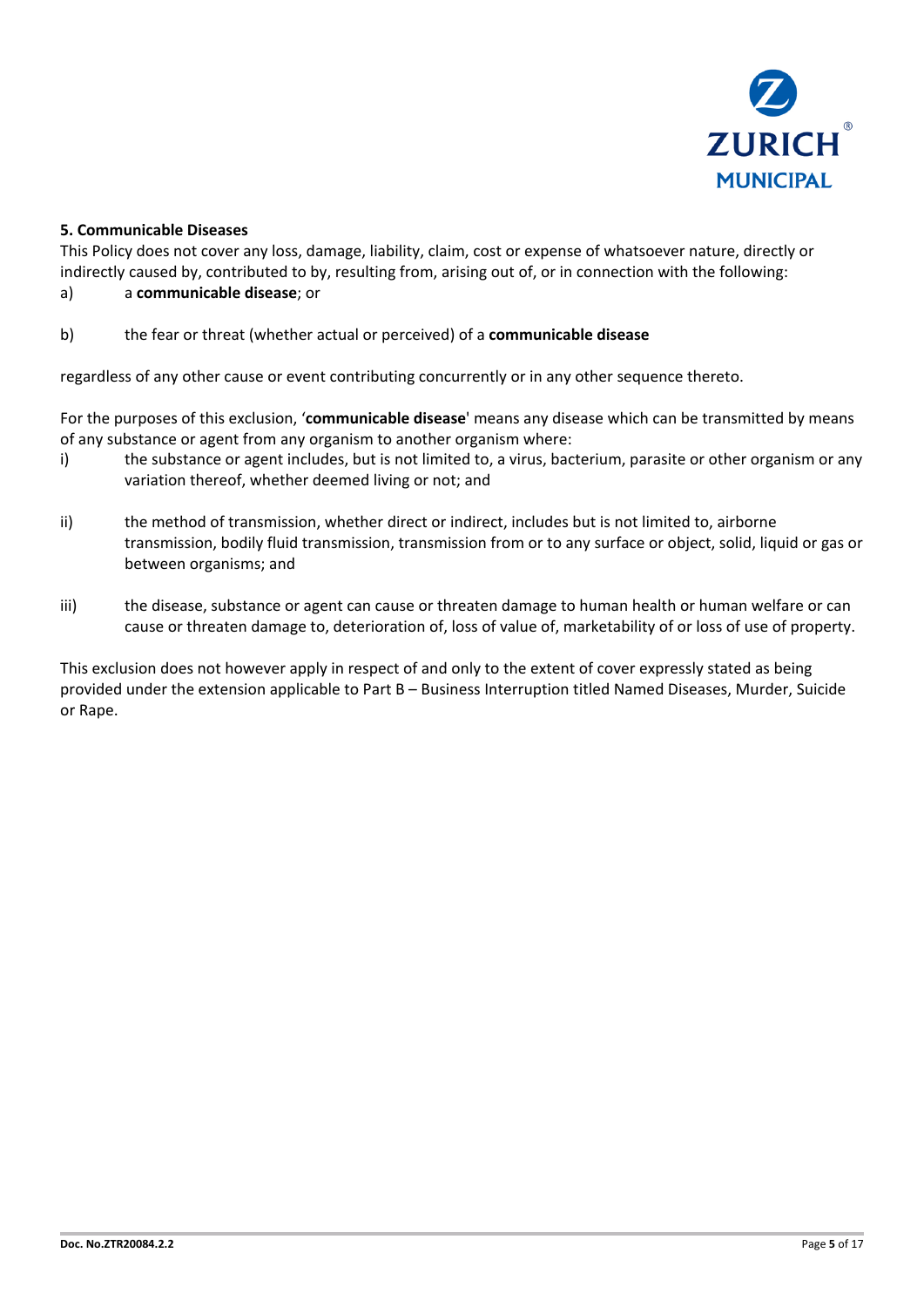

| Part C - All Risks    |                                                                                                                                |
|-----------------------|--------------------------------------------------------------------------------------------------------------------------------|
| <b>Table Headings</b> |                                                                                                                                |
| Contents (a)          | Furniture, fixtures, fittings and tenants improvements                                                                         |
| Contents (b)          | Other Contents and consumable stock not specified below including printed books and<br>unused stationery                       |
| Contents (c)          | Computer Equipment, other office equipment and sports equipment                                                                |
| Contents (d)          | Televisions, audio-visual and photographic equipment (excluding videos), beer, wine,<br>spirits, tools and gardening equipment |
| Contents (e)          | Tobacco                                                                                                                        |
| Contents (f)          | Camcorders, videos and gaming machines                                                                                         |
| Contents (g)          | Civic Regalia                                                                                                                  |

#### **Additional Items:**

Where no premises address is shown, the item is not based at one location and cover is provided anywhere within the **territorial limits**.

| <b>Item Description</b>                      | <b>Sum Insured</b> | <b>Excess</b> |
|----------------------------------------------|--------------------|---------------|
| Computers, Laptop, Photocopier and Projector | £3,332.82          | £100          |
| Event Shelter x2                             | £463.50            | £100          |
| <b>Smart Boards and Display Boards</b>       | £885.11            | £100          |
| Fence around Allotments                      | £5,463.64          | £100          |
| Lighting                                     | £349.67            | £100          |
| Gazebo                                       | £218.55            | £100          |
| 4 Village Signs                              | £9,548.10          | £100          |
| 7 x Defribrillators                          | £7,210.00          | £100          |
| laptops                                      | £15,000.00         | £100          |

The excess stated applies to each and every loss.

**Operative Endorsements:** 1, 2, 3 & 7 (see pages 35 - 37)

#### **10. Communicable Diseases exclusion**

The following exclusion is added to General Exclusions but is not applicable to parts E, F, G, H, I, J, K, L, M, N, O, P, Q and R

#### **5. Communicable Diseases**

This Policy does not cover any loss, damage, liability, claim, cost or expense of whatsoever nature, directly or indirectly caused by, contributed to by, resulting from, arising out of, or in connection with the following:

# a) a **communicable disease**; or

### b) the fear or threat (whether actual or perceived) of a **communicable disease**

regardless of any other cause or event contributing concurrently or in any other sequence thereto.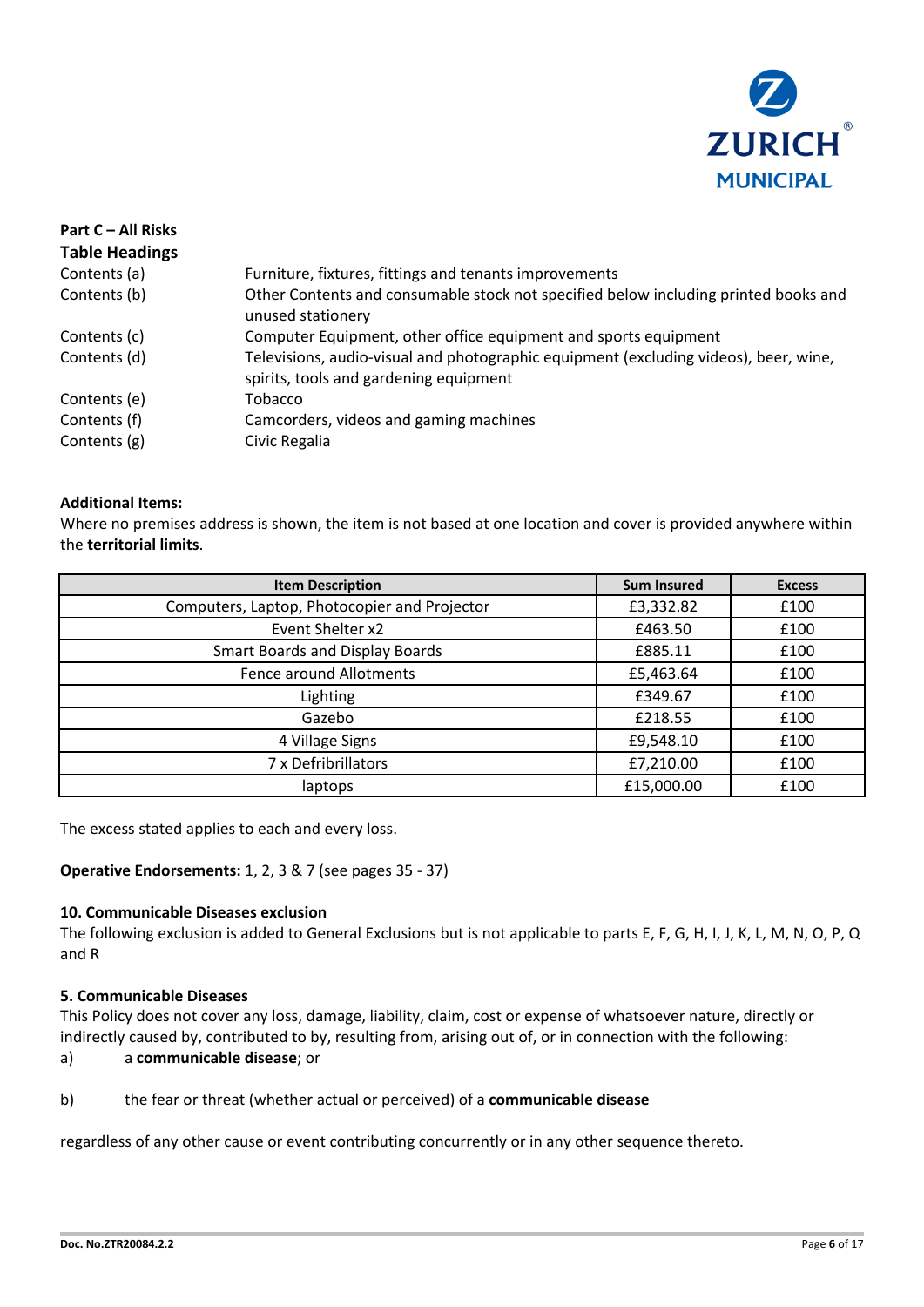

For the purposes of this exclusion, '**communicable disease**' means any disease which can be transmitted by means of any substance or agent from any organism to another organism where:

- i) the substance or agent includes, but is not limited to, a virus, bacterium, parasite or other organism or any variation thereof, whether deemed living or not; and
- ii) the method of transmission, whether direct or indirect, includes but is not limited to, airborne transmission, bodily fluid transmission, transmission from or to any surface or object, solid, liquid or gas or between organisms; and
- iii) the disease, substance or agent can cause or threaten damage to human health or human welfare or can cause or threaten damage to, deterioration of, loss of value of, marketability of or loss of use of property.

This exclusion does not however apply in respect of and only to the extent of cover expressly stated as being provided under the extension applicable to Part B – Business Interruption titled Named Diseases, Murder, Suicide or Rape.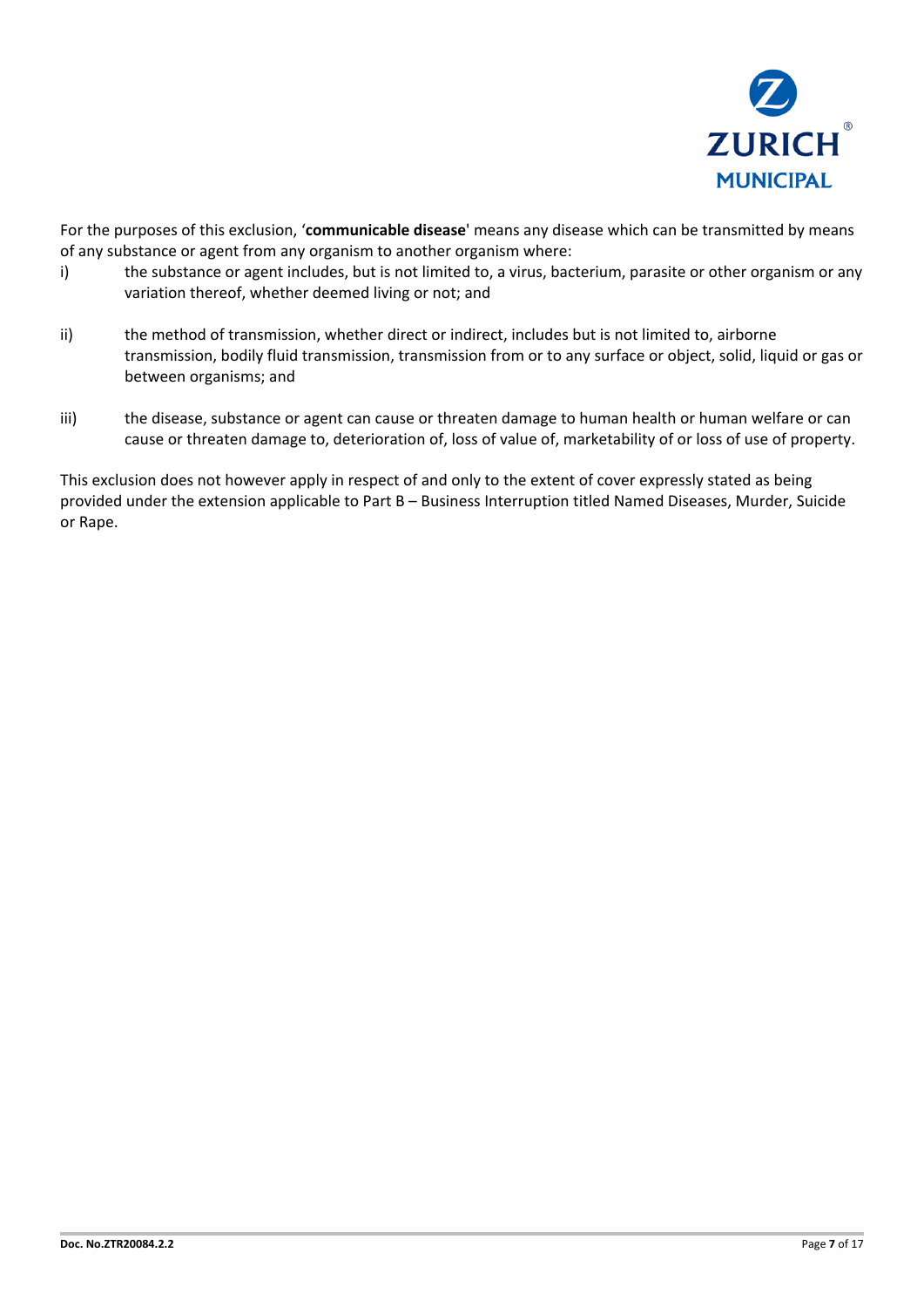

#### **Part E – Public Liability**

#### **Limit of Indemnity:**  $\qquad 610,000,000$

**Excess:** £100 each and every claim in respect of Section 2(d)(ii)

#### **Operative Endorsements:**

1. Environmental Clean Up Costs. The following Special Definitions are added to Section 1:

#### **Clean Up Costs**

- a) Testing for or monitoring of Pollution or Contamination
- b) the costs of Remediation required by any Enforcing Authority to a standard reasonably achievable by the methods available at the time that such Remediation commences.

#### **Remediation**

Remedying the effects of Pollution or Contamination including primary, complementary and compensatory actions as specified in the Environmental Damage (Prevention and Remediation) Regulations 2009.

#### **Enforcing Authority**

Any government or statutory authority or body implementing or enforcing environmental protection legislation within the territorial limits.

#### **Cover**

With effect from 01 July 2009 or the inception of the policy if later, the **insurer** will indemnify the **insured** in respect of all sums including statutory debts that the **insured** is legally liable to pay in respect of Clean Up Costs arising from environmental damage caused by Pollution or Contamination where such liability arises under an environmental directive, statute or statutory instrument.

#### Provided always that:

- a) liability arises from Pollution or Contamination caused by a sudden, identifiable, unintended and unexpected incident which takes place in its entirety at a specific time and place during the Period of Insurance. All Pollution or Contamination which arises out of one incident shall be deemed to have occurred at the same time such incident takes place
- b) the **insurer**'s liability under this Extension shall not exceed £1,000,000 for any one occurrence and in the aggregate in any one Period of Insurance and will be the maximum the insurer will pay inclusive all costs and expenses. This limit will form part of and not be in addition to the Limit of Indemnity stated in the Schedule
- c) immediate loss prevention or salvage action is taken and the appropriate authorities are notified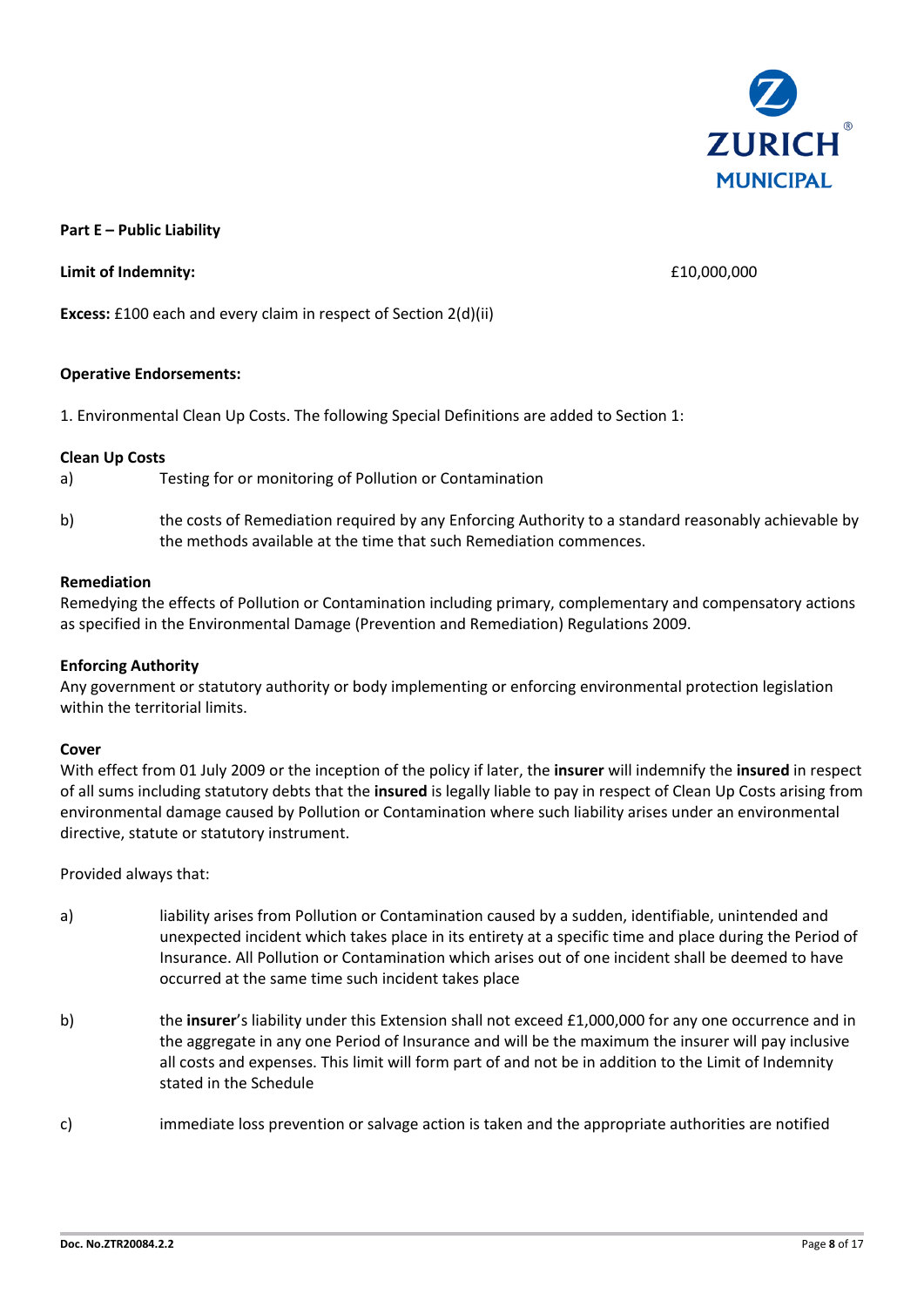

#### **Exclusions**

The **insurer** shall be under no liability:

- 1. in respect of Clean up Costs for **damage** to the **Insured's** land, premises, watercourse or body of water whether owned, leased, hired, tenanted or otherwise in the **insured's** care, custody or control 2. for **damage** connected with pre-existing contaminated property 3. for **damage** caused by a succession of several events where such individual event would not warrant immediate action 4. in respect of removal of any risk of an adverse effect on human health on the Insured's land, premises, watercourse or body of water whether owned, leased, hired, tenanted or otherwise in the **insured's** care, custody or control 5. in respect of costs in achieving an improvement or alteration in the condition of the land, atmosphere or any watercourse or body of water beyond that required under any relevant and applicable law or statutory enactment at the time Remediation commences 6. in respect of costs for prevention of imminent threat of environmental damage where such costs are incurred without there being Pollution or Contamination caused by a sudden, identifiable, unintended and unexpected incident 7. for **damage** resulting from an alteration to subterranean stores of groundwater or to flow patterns 8. in respect of costs for the reinstatement or reintroduction of flora or fauna 9. for **damage** caused deliberately or intentionally by the **insured** or where they have knowingly deviated from environmental protection rulings or where the **insured** has knowingly omitted to inspect, maintain or perform necessary repairs to plant or machinery for which they are responsible 10. in respect of fines or penalties of any kind 11. for **damage** caused by the ownership or operation on behalf of the **insured** of any mining operations or storage, treatment or disposal of waste or waste products other than caused by composting, purification or pre-treatment of waste water 12. for **damage** which is covered by a more specific insurance policy 13. for **damage** caused by persons aware of the defectiveness or harmfulness of products they have placed on the market or works or other services they have performed
- 14. for **damage** caused by disease in animals belonging to or kept or sold by the **insured**.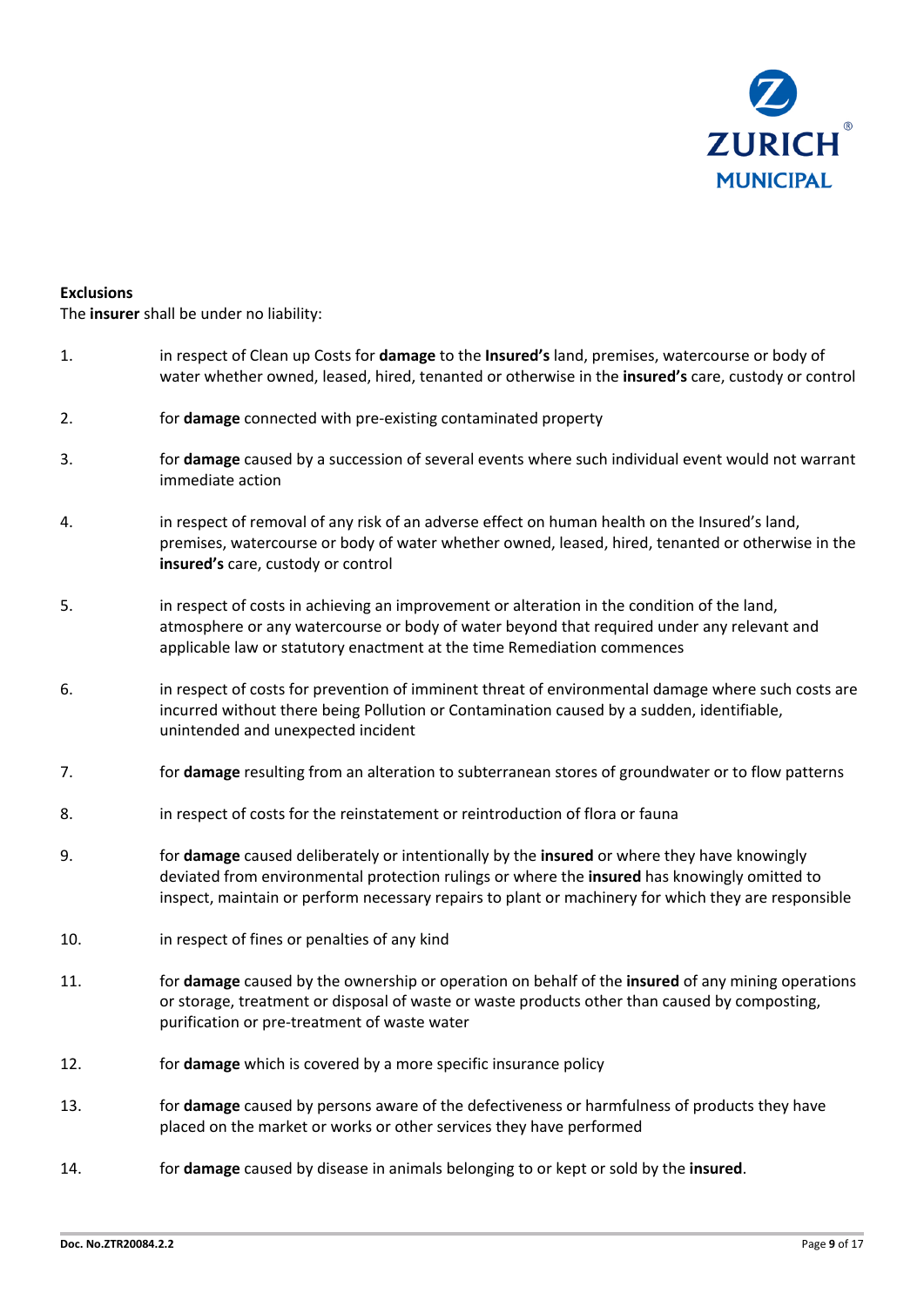

# 3. **Officials Indemnity**

Section 3 – Financial Loss For the purposes of this Section, **employee** is held to include **member**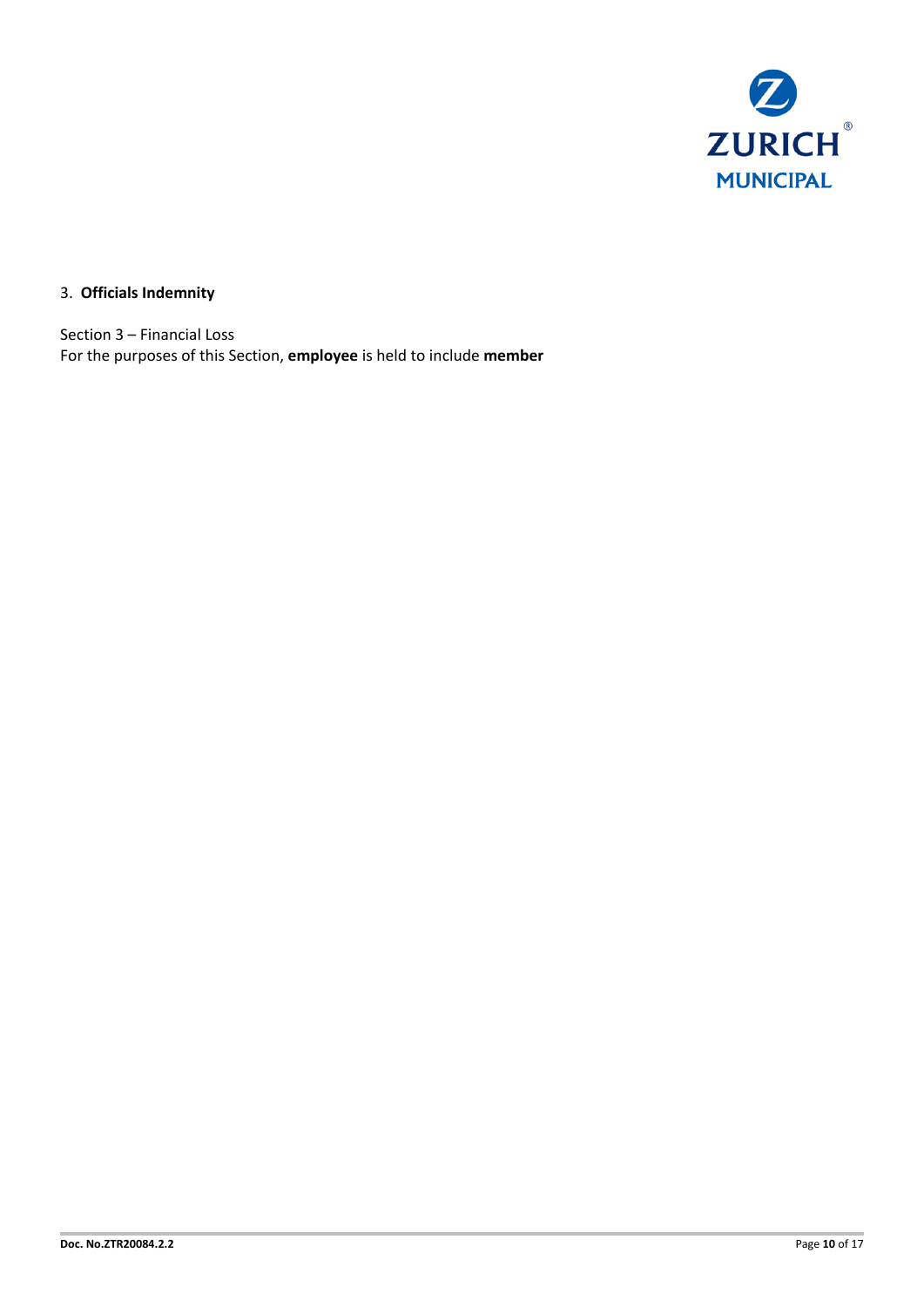

**Part F – Hirers' Liability** 

**Limit of Indemnity:**  $E2,000,000$ 

**Excess:** £100 each and every claim for damage to the premises or contents caused other than by fire or explosion

**Operative Endorsements**

**Part G – Employers Liability** 

**Limit of Indemnity:**  $£10,000,000$ 

**Operative Endorsements:**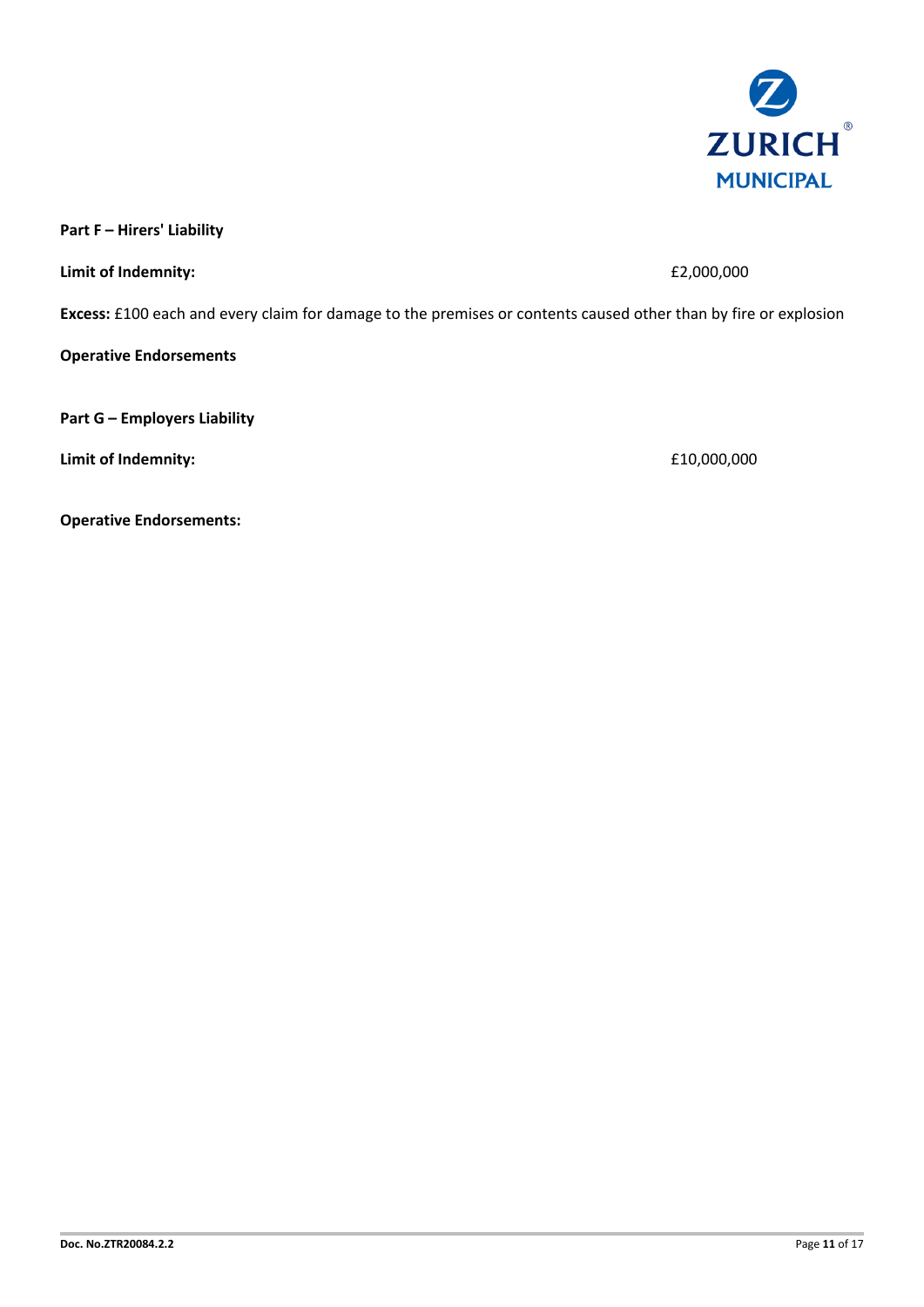

## **Part H – Libel and Slander**

**Sum Insured**  $\epsilon$  250,000

**Excess:** 10% each and every claim or £1,000 whichever is the lower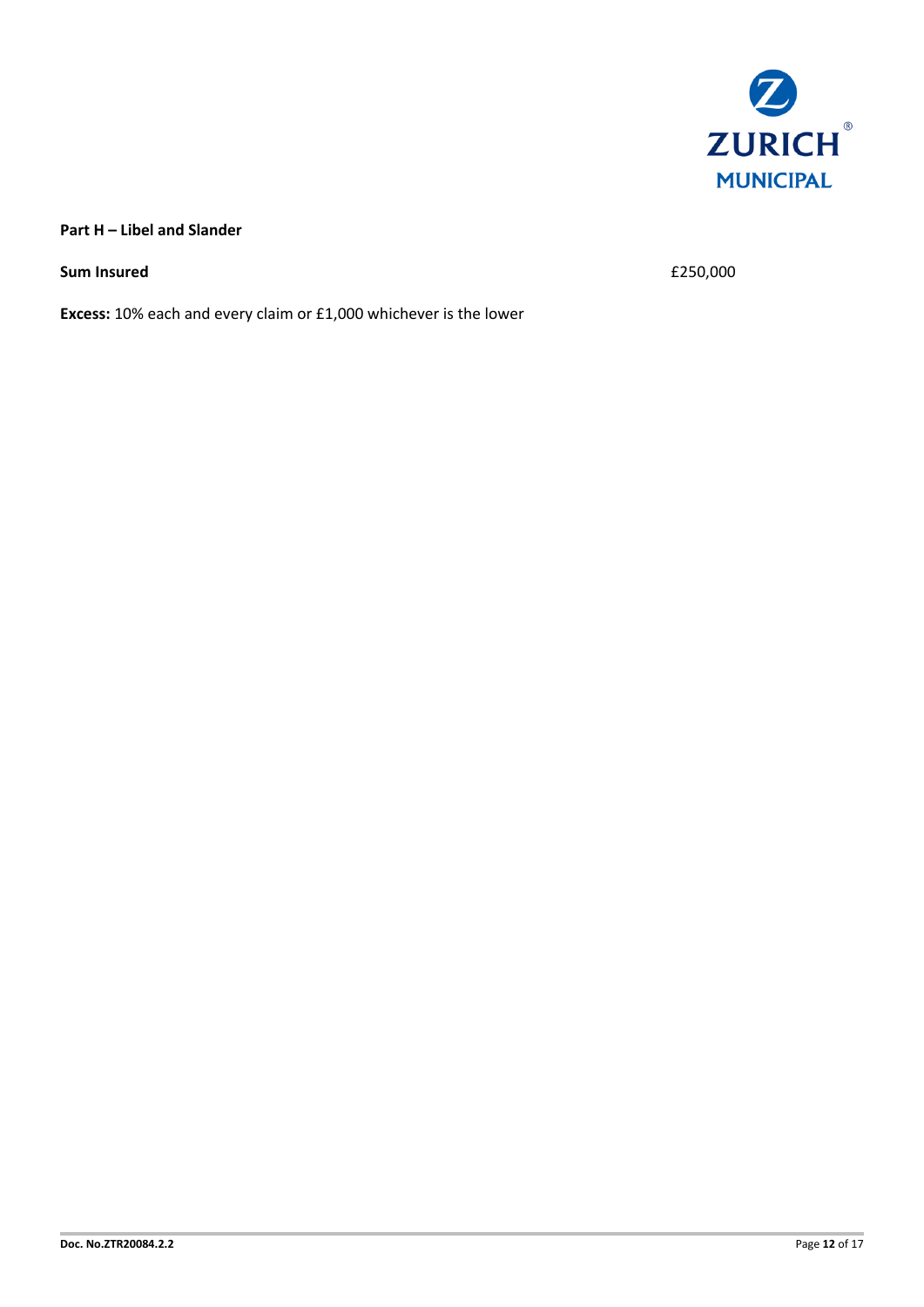

#### **Part N – Fidelity Guarantee**

**Persons Guaranteed: Sum Guaranteed Sum Guaranteed** All **members** and **employees** £250,000

£50,000.00

**Excess:** £100 each and every loss

#### **Part O – Personal Accident**

Cover is limited to £500,000 any one person and £2,000,000 any one incident.

#### **Persons Insured:**

#### **Employees**

| Capital Sum |                                               | £50,000.00 |
|-------------|-----------------------------------------------|------------|
| Weekly Sum  |                                               | £200.00    |
| Cover       | Sections 2 and 3 - Accident and Assault Cover |            |

## **Directors/Councillors**

| Capital Sum |                                               | £50,000 |
|-------------|-----------------------------------------------|---------|
| Weekly Sum  |                                               | £200.00 |
| Cover       | Sections 2 and 3 - Accident and Assault Cover |         |

### Operative Endorsement:

Special Condition 4 of Section 5 is inoperative provided always that the **insurer** will not make any payment of any benefit or in respect of any expense or loss arising from any Person Insured who has attained the age of 90 years unless such expense or loss arises during the period of insurance during which the Person Insured attains the age of 90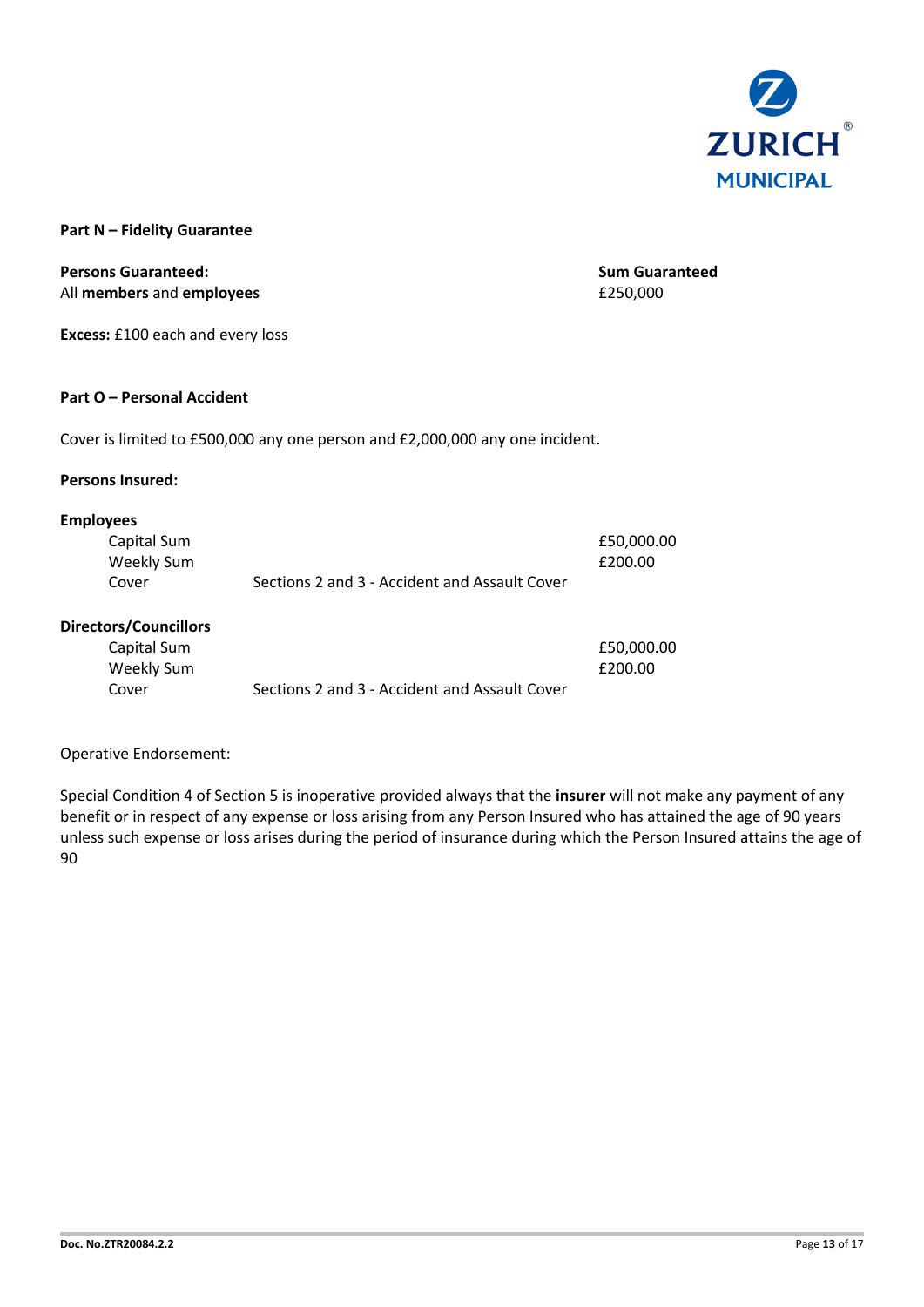

## **Part P – Legal Expenses**

The Claims Handling Agent is DAS Legal Expenses Insurance Company Limited.

### **Section:**

| 3. Employment Disputes and Compensation Awards              |               |
|-------------------------------------------------------------|---------------|
| (A) Employment Disputes                                     | Operative     |
| (B) Compensation Awards                                     | Operative     |
| (C) Service Occupancy                                       | Operative     |
| 4. Legal Defence                                            | Operative     |
| 5. Property Protection and Bodily Injury                    |               |
| (A) Property Protection                                     | Operative     |
| (B) Bodily Injury                                           | Operative     |
| 6. Tax Protection                                           |               |
| (A) Inland Revenue Investigations, Full or Aspect Enquiries | Operative     |
| (B) Employers compliance                                    | Operative     |
| (C) VAT disputes                                            | Operative     |
| 7. Contract Disputes                                        | Not Operative |
| 8. Statutory Licence Protection                             | Operative     |
| Limit of Indemnity:                                         | £100,000      |

#### **Operative Endorsements**

Section 2 (c) shall read:

(c) in civil claims other than claims under Section 3 it is always more likely than not that a Person Insured will recover damages (or obtain any other legal remedy which the **insurer** has agreed) or make a successful defence.

Provisos (i) (1), (i) (2) and (ii) to Section 3 (B) are deleted.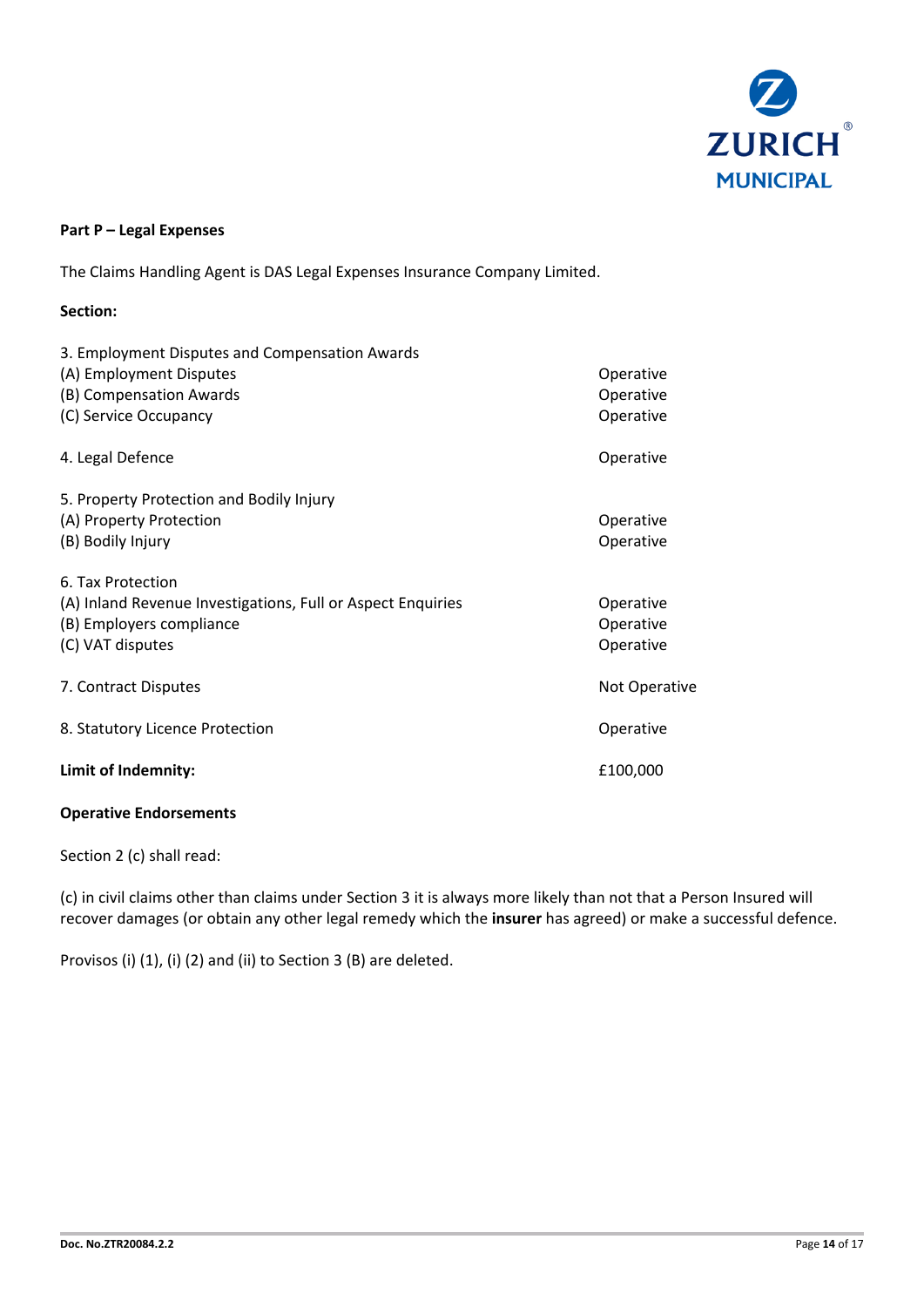

# General Notes

# 1. Fair presentation of the risk

You must make a fair presentation of the risk to us at inception, renewal and variation of your policy. This means that we must be told about all facts and circumstances which may be material to the risks covered by the policy and that you must not make a misrepresentation to us about any material facts. As part of your duty of fair presentation, you must ensure that the information detailed within the schedule is correct and complete. A material fact is one which would influence the acceptance or assessment of the risk. If you have any doubt about facts considered material, it is in your interests to disclose them to us.

Failure to make a fair presentation of the risk could result in the policy either being avoided, written on different terms or a higher premium being charged, depending on the circumstances surrounding the failure to present the risk fairly.

This policy is compliant with the principles of the Insurance Act 2015 law reforms. It also incorporates an 'opt out' which has the aim to promote good customer outcomes. We have opted-out of the 'proportionate reduction of claim remedy' available to insurers under the Insurance Act 2015. This means that in cases of non-disclosure or misrepresentation which are neither deliberate nor reckless, if we would have charged an additional premium had we known the relevant facts, we will charge that premium and pay any claims in full rather than reducing claims payments in proportion to the amount of premium that would have been charged.

We believe that our 'additional premium approach' should, in most situations, be more favourable to our customers when compared to the proportionate reduction of claim remedy. Our additional premium approach does not affect our right to apply the other remedies available under the Act for non-disclosure or misrepresentation.

# 2. Cancellation

All insurance policies run for a fixed period of time. The Insured can terminate an insurance contract verbally or in writing at any time. No refund will legally be due for any unused period of cover outside of the 'cooling off period' for consumer customers or following initiation for organisations and businesses. The Insurer may cancel the policy by giving 30 days' notice in writing. In such an event the insured will be entitled to a return of premium in respect of the unexpired portion of the period of insurance.

# 3. Bonus and fee structure

Employees and businesses who work for ZIP UK are remunerated in various different ways for selling insurance contracts. Employees receive a basic salary and also receive a bonus based on a number of factors, including the achievement of sales and quality targets. Businesses which work for the insurer on an outsourced basis receive a fee and also additional payments based on a number of factors, including the achievement of sales and quality targets.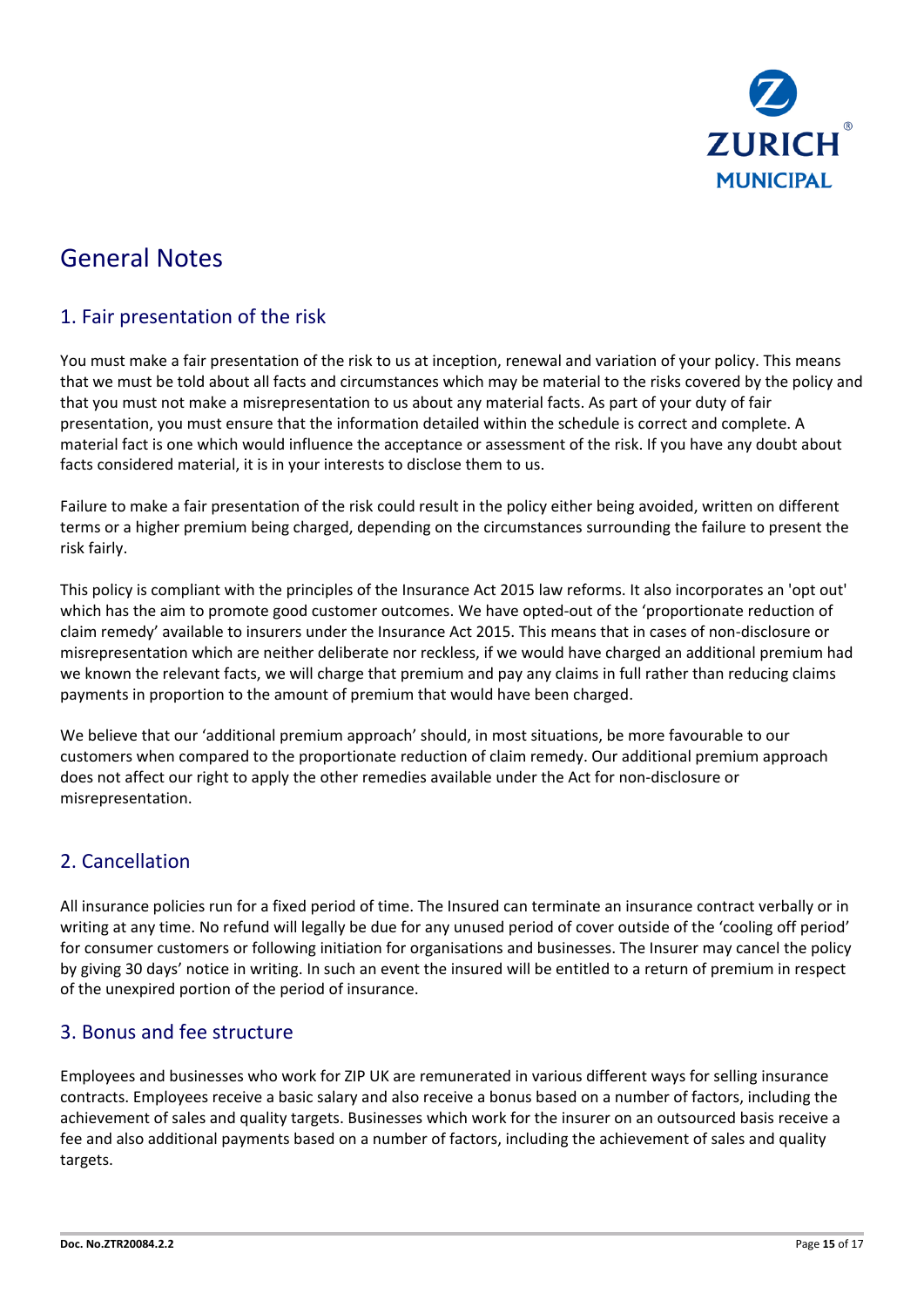

# Claims Contact Information

If you need advice on a claim, it is important that you speak to the appropriate specialist. Claims specialists are available to discuss your cover and advise you on how to make a claim. Their contact details are:

| Line of cover                                                                                                                                                                                                                                                                                                                                     | <b>Claims</b><br>team | <b>Claims contact details</b> |                                                                                                                                                                                                                                           |  |
|---------------------------------------------------------------------------------------------------------------------------------------------------------------------------------------------------------------------------------------------------------------------------------------------------------------------------------------------------|-----------------------|-------------------------------|-------------------------------------------------------------------------------------------------------------------------------------------------------------------------------------------------------------------------------------------|--|
| Buildings, Contents including "All Risks"<br>Items<br><b>Business Interruption</b><br>Computer<br>Money<br><b>Public Liability</b>                                                                                                                                                                                                                | Property<br>Claims    | Tel:<br>Email:<br>Address:    | 0800 028 0336<br>farnboroughpropertyclaims@uk.zurich.com<br>Zurich Municipal Property Claims, Zurich Financial<br>Services, PO Box 3303, Interface Business Park,<br>Swindon, SN4 8WF                                                     |  |
| <b>Employers Liability</b><br>Personal Assault under Money<br><b>Personal Accident</b><br>Financial and administrative liability<br><b>Professional Negligence</b><br><b>Hirers Liability</b><br><b>Fidelity Guarantee</b><br>Libel and Slander<br><b>Engineering Insurance</b><br>Engineering - Deterioration of Stock<br><b>Business Travel</b> | Liability<br>Claims   | Tel:<br>Email:<br>Address:    | 0800 876 6984<br>fnlc@uk.zurich.com (New Claims)<br>zmflc@uk.zurich.com (Subsequent correspondence)<br>Zurich Municipal Casualty Claims, Zurich House, 1<br>Gladiator Way, Farnborough, Hampshire, GU14 6GB<br>(DX 140850, Farnborough 4) |  |
| Motor                                                                                                                                                                                                                                                                                                                                             | Motor<br>Claims       | Tel:<br>Email:<br>Address:    | 0800 916 8872 (new claims)<br>0800 232 1913 (customer damage)<br>zmmotorclaimsoffice@uk.zurich.com<br>Zurich Municipal Motor Claims, PO Box 3322, Interface<br>Business Park, Swindon, SN4 8XW                                            |  |
| Legal Expenses                                                                                                                                                                                                                                                                                                                                    | DAS Legal<br>Claims   | Tel:                          | 0117 976 2030 (Switchboard)                                                                                                                                                                                                               |  |

#### General claims procedure

This is a description of the general claims procedure you will need to follow:

- 1. Contact the relevant claims office, to notify the claim
- 2. If necessary, a claim form will be sent out to you for completion, or you will be asked to send details in writing
- 3. In the event of uncertainty, please call the relevant office for guidance.
- 4. Out of hours/Emergency Property losses please contact 0800 028 0336
- 5. Track open claims on-line at:<https://www.zurich.co.uk/municipal/existing-customers>